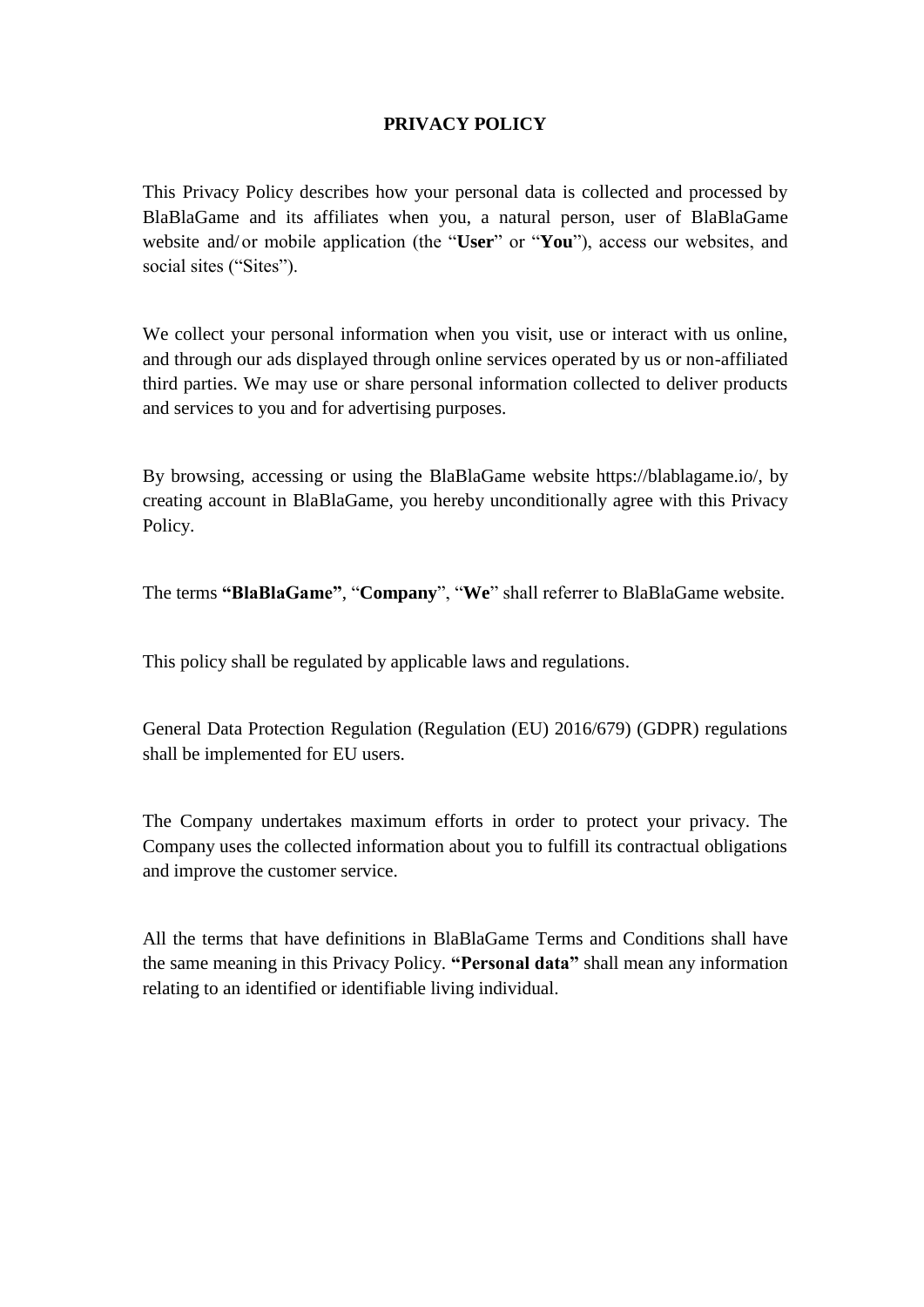We ask for your consent when required, otherwise by using our Site, you consent to the collection, use and sharing of your personal information subject to and consistent with applicable laws and other notices you may have received based on your relationship with us.

WE KINDLY ASK YOU TO READ THE PRIVACY POLICY CAREFULLY BEFORE CREATINGYOUR ACCOUNT. IF YOU DO NOT AGREE WITH ALL OR ANY THESETERMS, PLEASE LEAVE THE WEBSITE IMMEDIATELY.

## **1. COLLECTION OF YOUR PERSONAL DATA**

- 1.1 We may collect and process the following data about you:
- 1.1.1 Contact information you provide to us in your account that is essential to perform the Services and/ or to check your identity in accordance with legislation and/or the Company's AML & KYC internal policy (your full name, copy of your national ID or passport, utility bill with address proof, bank statement, selfie photo, email, telephone number, etc.);
- 1.1.2 Any information that you leave while filling your account profile or on our forum (your income, your education, your experience and place of work, etc.);
- 1.1.3 Technical information, including but not limited to your internet protocol (IP) address used to connect your device to the internet, your browser type and version, time zone setting, browser plug-in types and versions, operating system and platform;
- 1.1.4 Information about your visit, including the full Uniform Resource Locators (URL) clickstream to, through and from our site (including date and time); products you viewed or searched for; page response times, download errors, length of visits to certain pages, page interaction information (such as scrolling, clicks, and mouse-overs), and methods used to browse away from the page and any phone number used to call our customer service number;
- 1.1.5 Information about geolocation (i.e., real-time location) will be collected based on information from your device at any time while you download or use our services to optimize your experience;
- 1.1.6 Financial data and information on the use of services and facilities in BlaBlaGame, including information on implemented transactions and parties thereto, including on transactions, information on the status and (crypto) currency of accounts and cash flow on them, accrued commissions, fees and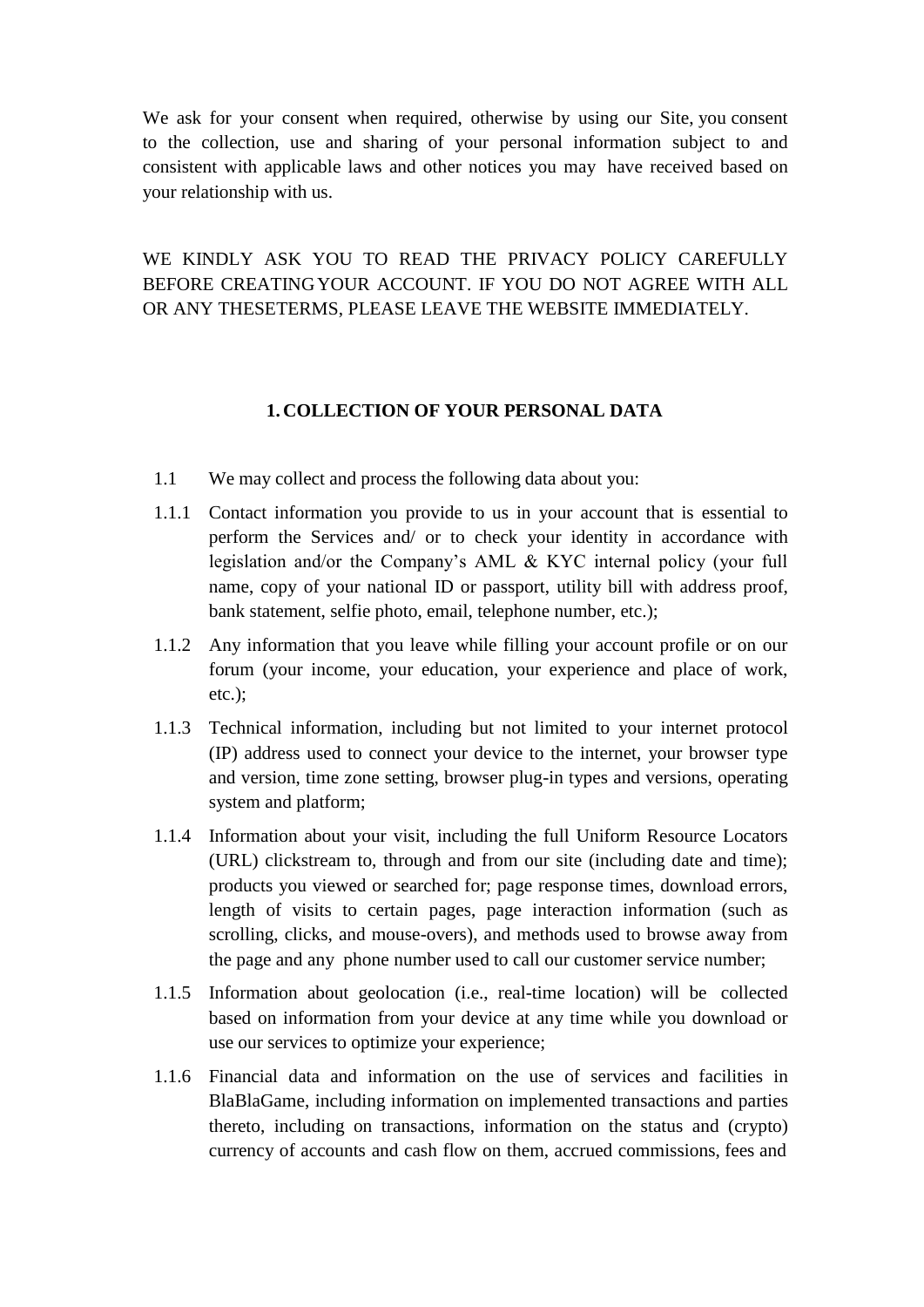information on crediting and withdrawal of funds from our accounts.

- 1.2 We do not collect information that you provide to our payment processing partners. They may collect your information directly. Please, visit their websites and read their privacy policies before you proceed with payment.
- 1.3 We may collect your data that we receive from other sources, including but not limited to business partners, sub-contractors in technical, payment and delivery services, advertising networks, analytics providers, search information providers, etc.
- 1.4 Collected personal information may be aggregated and/or de-identified (we remove any details that identify you personally). We may share this aggregated and/or de-identified information with service providers, vendors and third party providers to help deliver products, services and content that are better tailored to the users of our online services and for our own business purposes where permissible under applicable laws and regulations.

### **2. USE OF YOUR PERSONAL DATA**

- 2.1 We use your data for the following purposes:
- 2.1.1 To fulfill the obligations and to provide you with the services for which we have received your consent;
- 2.1.2 To understand your needs and preferences in using our services, to evaluate and understand the effectiveness of advertising materials that we provide;
- 2.1.3 To develop new and enhance existing service and product offerings, tonotify you about changes related to our services;
- 2.1.4 To verify and check the identity of users who open and operate accounts in order to prevent fraud, deception, and other illegal activities;
- 2.1.5 To comply with legal requirements for anti-money laundering and counter-terrorist financing;
- 2.1.6 To ensure the security of our website, our services, and your account.
- 2.1.7 To support, respond and resolve your complaints and issues related to use of our services and the capabilities of our website and mobile application.
- 2.2 We use aggregated personal data to understand how our users use our services, provided that those data cannot identify any individual. We also use third-party web analytics tools that help us understand how users engage with our website.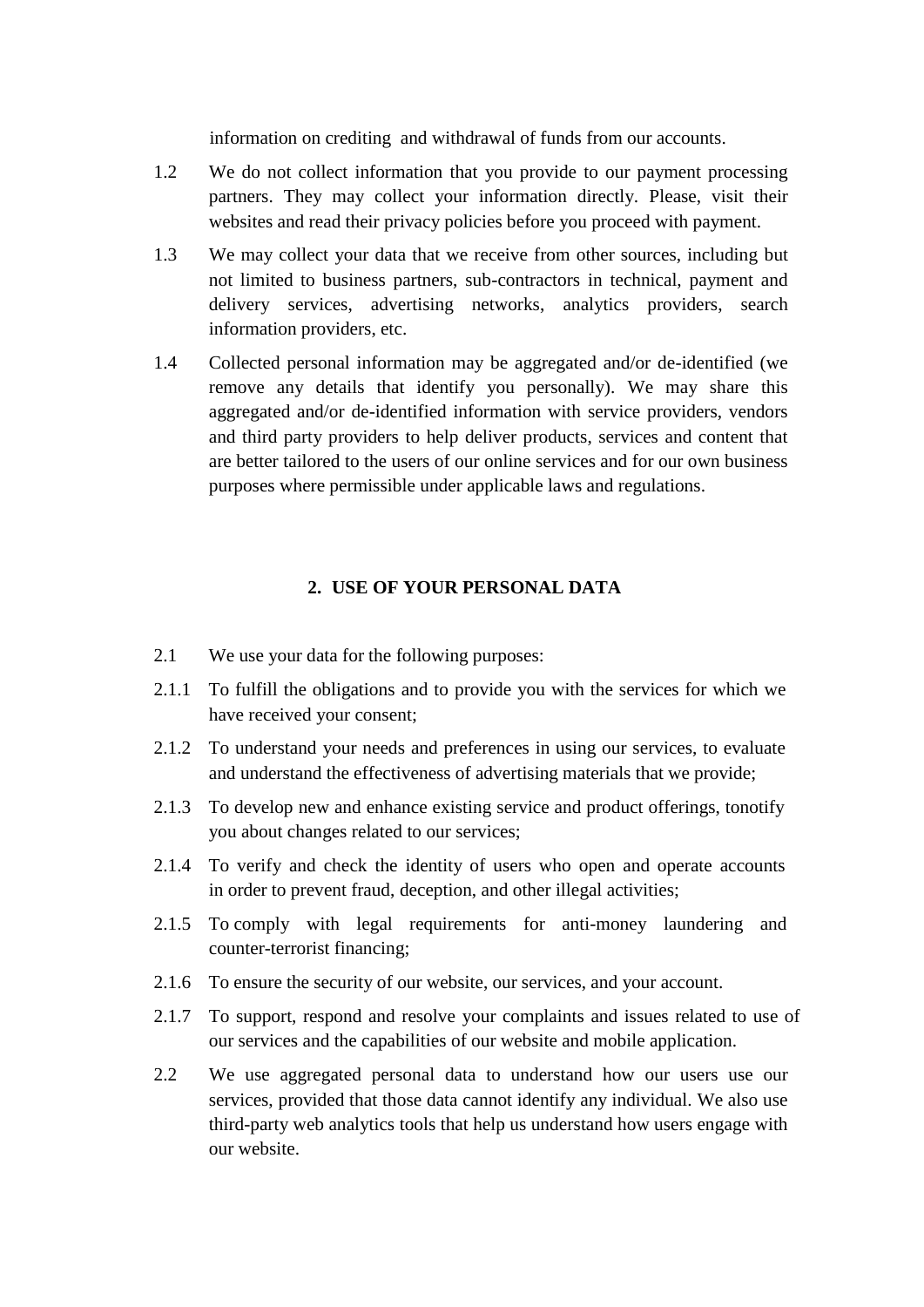### **3. DISCLOSURE OF YOUR PERSONAL DATA**

- 3.1 We may share your information with selected third parties including:
- 3.1.1 business partners, suppliers and independent contractors for the performance of any contract we enter into with them or you;
- 3.1.2 advertisers and advertising networks (only aggregated personal data);
- 3.1.3 analytics and search engine providers that assist us in the improvement and optimization of BlaBlaGame website;
- 3.1.4 user that invited you to BlaBlaGame website through referral program (games statistics, game referral reward, token sale referral reward, referral system structure).
- 3.2 We may also disclose your personal data if:
- 3.2.1 in the event that we sell or buy any business or assets, in which case we may disclose your personal data to the prospective seller or buyer of such business or assets;
- 3.2.2 if we are under a duty to disclose or share your personal data in order to comply with any legal obligation, or in order to enforce or apply our terms of use or other terms; or to protect the rights, property, or safety of BlaBlaGame website, our customers, or others. This includes exchanging information with other companies and organizations for the purposes of fraud protection and credit risk reduction.

#### **4. SECURITY AND STORAGE OF YOUR PERSONAL DATA**

- 4.1 We have implemented security measures to ensure the confidentiality of your personal data and to protect your data from loss, misuse, alteration or destruction. Only authorized representatives have access to your personal data, and these representatives are required to treat the information as confidential. The security measures in place will, from time to time, be reviewed in line with legal and technical developments.
- 4.2 Transmission of information via the Internet is not completely secure. Although we will do our best to protect your personal data, any transmission is at your own risk. Once we have received your information, we will use strict procedures and security features to try to prevent unauthorized access.
- 4.3 We will not sell, rent or lease your information to third parties. However, we may share your information with trusted third parties to help us perform statistical analysis, send you email or postal mail, provide customer support, or arrange for deliveries. All such third parties are prohibited from using your personal information except to provide these services to us, and they are required to maintain the confidentiality of your information. We will